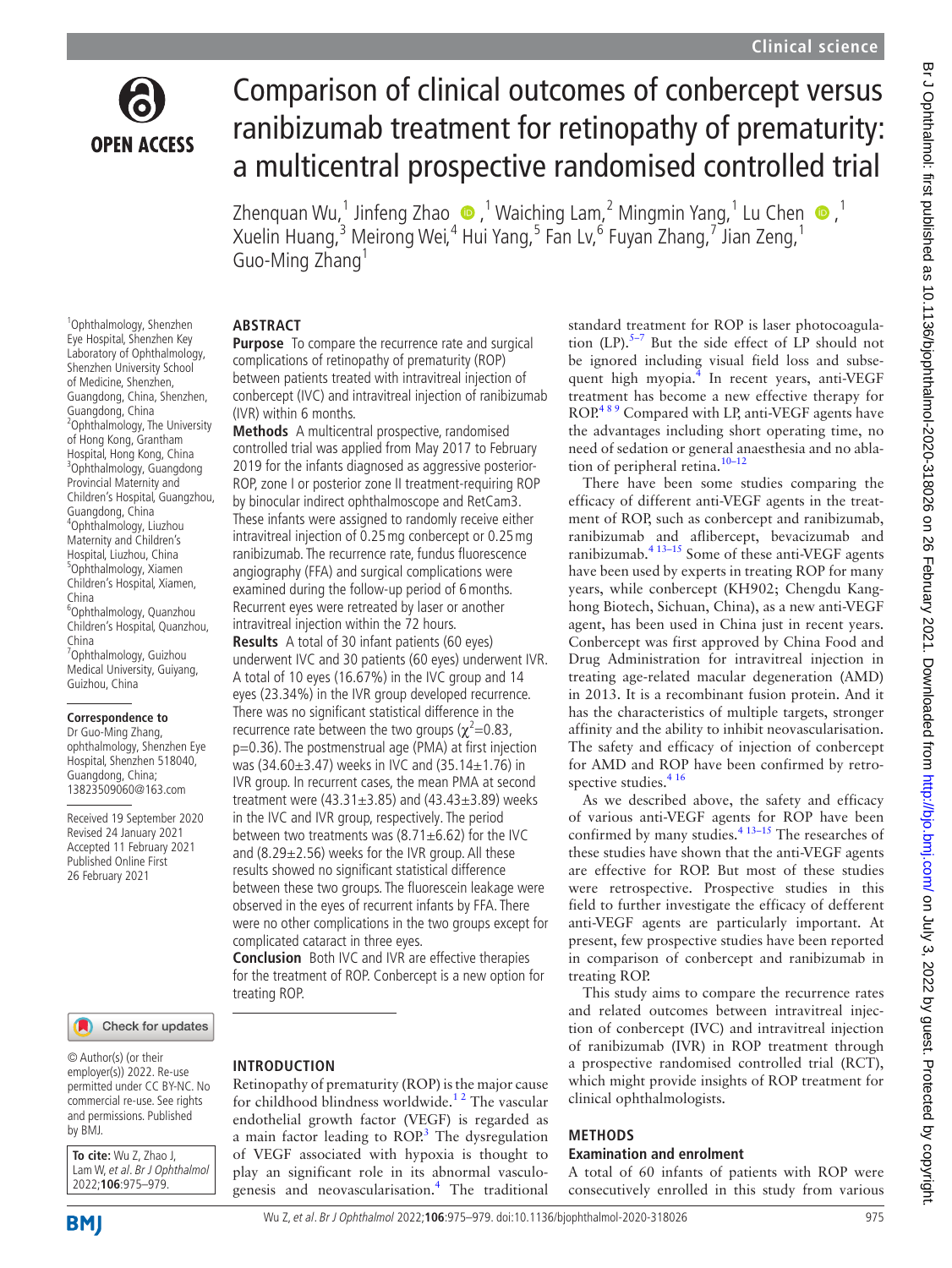Br J Ophthalmol: first published as 10.1136/bjophthalmol-2020-318026 on 26 February 2021. Downloaded from http://bjo.bmj.com/ on July 3, 2022 by guest. Protected by copyright. Br Johnalmol: first published as 10.1136/bjophthalmol-2020-318026 on 26 February 2021. Downloaded from <http://bjo.bmj.com/> on July 3, 2022 by guest. Protected by copyright.

# **Clinical science**

centres and hospitals nationwide during the period of May 2017 to February 2019. They included Shenzhen Eye Hospital, Guangdong Provincial Maternity and Children's Hospital, Liuzhou Maternity and Children's Hospital, Xiamen Children's Hospital and Quanzhou Children's Hospital. We employed a multicentral prospective RCT in this study. All the infants were examined via binocular indirect ophthalmoscope and fundus imaging by RetCam 3 (Clarity Medical System, Pleasanton, California, USA) at the first and each follow-up visit. Each infant was examined by two experienced retinal experts independently, and the eligibility was confirmed by both experienced retinal experts. The definition of stage and zone was based on the revised guidelines of the International Committee for the Classification of Retinopathy of Prematurity.<sup>17</sup> The definition of treatment requiring ROP were based on the Early Treatment ROP.<sup>[6 18](#page-4-6)</sup> Inclusion criteria contain: (1) aggressive posterior ROP (AP-ROP); (2) Zone I or posterior zone II treatment-requiring ROP (any stage of ROP with plus disease or stage three without plus disease in zone I. Stages 2 and 3 with plus disease in zone II.); (3) agreement of parents to participate in the trial. Exclusion criteria include: (1) infants with other eye diseases; (2) infants with any previous treatment including intravitreal injection, LP, cryotherapy or other ocular surgery.

## **Study design**

All eligible infants were randomly divided into two groups at a 1:1 proportion using a computer-generated randomisation schedule. Both eyes of each infant were then treated by either the IVC or IVR herapy. The primary observational indicators was the recurrence rate. Other observational indicators were retinal features of recurrence based on the fundus fluorescence angiography (FFA) and the complications after the treatment. The participants' parents were informed about the severity of the disease, treatment options and complications. And this study obtained the informed consent of the parents before the study was performed.

## **Treatment**

All the included infants in the IVC group received an IVC (Conbercept; Chengdu Kanghong Biotech, China) with a dose of 0.25mg/0.025mL half of the adult dosage. For the IVR group, all the infants received an intravitreal injection of ranibizumab (Lucentis; Genentech and Novartis International AG) with the same dose of 0.25mg/0.025mL. Intravitreal injection was performed under topical anaesthesia in the standard ophthalmic operating room. This anti-VEGF agent was injected into the vitreous, pointing the needle toward the optic nerve in direction of the visual axis 1.0mm posterior to the corneoscleral junction. An ophthalmic antibiotic eye-drop was prescribed for the treated eye four times a day for 1week. Another intravitreal injection (IVI) or LP would be arranged as a secondary treatment when recurrence occurred. The application of anti-VEGF agents is suitable for the recurrent infants whose lesions are close to the posterior pole of retina, and LP is more appropriate for infants with lesions near the periphery. An indirect infrared diode laser (Iridis; Quantel-Medical, Cournon d'Auvergne Cedex, France) (810nm) was used to apply photocoagulation through a 20-diopter condensing len under the state of sedation. The procedure of sedation was peformed by an experienced nurse in the neonatal intensive care unit using phenobarbital and diazepam intravenous injection. The sedative strategy was determined by neonatologists based on the weight of infants. Initial laser was set up at a power of 150mW for 0.2s. Confluent laser treatment

was applied to the avascular retina between the fibrovascular ridge and the ora serrata. The laser treatment for peripheral retina was performed under scleral indentation. The antibiotic eye-drop was administrated for 1week after laser treatment.

## **Follow-up**

All infants were monitored by binocular indirect ophthalmoscope and RetCam 3 after the treatment following the timeline: 1, 2, 4, 6, 8, 10, 12, 18 and 24 weeks after the treatment. The follow-up occured at least 6 months. The main outcome measurements included the regression of plus disease, resolution of neovascularisation, disappearance of ridge, ROP recurrences and any complications. The recurrence was defined as any of the following: recurrent plus disease, recurrent neovascularisation or reformation of ridge despite treatment. Once the recurrence occurred, the secondary treatment was arranged for retreatment within 72 hours.<sup>[19](#page-4-7)</sup>

## **Statistical analyses**

Statistical analysis was performed by the SPSS software (V.23). Normally distributed variables were compared and constrasted by the t-test while the  $\chi^2$  test was used to examine categorical variables . The  $p<0.05$  was considered statistically significant in this study.

# **RESULTS**

A total of 60 eyes of 30 infants were treated with IVC monotherapy, and 60 eyes of another 30 infants were treated with IVR monotherapy. These two groups of infants have completed the 6-month follow-up. Our results show that there was no statistically significant difference in gestational age (GA), birth weight (BW), sex ratio, the proportion of single or twin births, delivery methods and corrected GA at first treatment between two groups ([table](#page-1-0) 1). And in the IVC group, the medians of BW, GA and postmenstrual age (PMA) were 1047.5g (600–2500g), 28.43weeks (24–32.86weeks) and 35weeks (29.43–39.43weeks), respectively. In the IVR group, the medians of BW, GA and PMA were 975g(590–1930g), 27weeks (24–33.14w) and 35.79weeks (32–42weeks), respectively.

# **Main outcomes**

After a single-dose injection, a total of 10 eyes of 5 infants (16.7%) developed ROP recurrence in the IVC group, and 14 eyes of 7 infants (23.34%) developed ROP recurrence in the IVR counterpart. There was no significant difference between the two groups ( $\chi$ 2=0.83, p=0.36). All of the recurrent infants in

<span id="page-1-0"></span>

| The characteristics of infants in the IVC and IVR groups<br>Table 1 |                  |                  |          |          |          |  |  |
|---------------------------------------------------------------------|------------------|------------------|----------|----------|----------|--|--|
|                                                                     | <b>IVC</b> group | <b>IVR</b> group | Τ        | $\chi^2$ | P value  |  |  |
| No of eyes/children                                                 | 60/30            | 60/30            |          |          |          |  |  |
| Male/female                                                         | 16/14            | 17/13            | $\prime$ | 0.07     | $0.795*$ |  |  |
| Single/ multiple                                                    | 22/8             | 26/4             |          | 1.67     | $0.196*$ |  |  |
| NB/CS                                                               | 16/14            | 20/10            | $\prime$ | 1.11     | $0.292*$ |  |  |
| BW(q)                                                               | $1160 + 480$     | 1089±400         | 0.59     |          | 0.558    |  |  |
| GA (week)                                                           | $28.27 + 2.77$   | $27.50 + 2.70$   | 1.08     |          | 0.284    |  |  |
| PMA at first treatment<br>(week)                                    | $35.26 \pm 1.91$ | $36.08 + 2.25$   | $-1.52$  |          | 0.133    |  |  |

 $\chi^2$  test. The remaining indices are the t-test.

BW, birth weight; CS, caesarean section; GA, gestational age; IVC, intravitreal injection of conbercept; IVR, intravitreal injection of ranibizumab; NB, natural birth; PMA, postmenstrual age.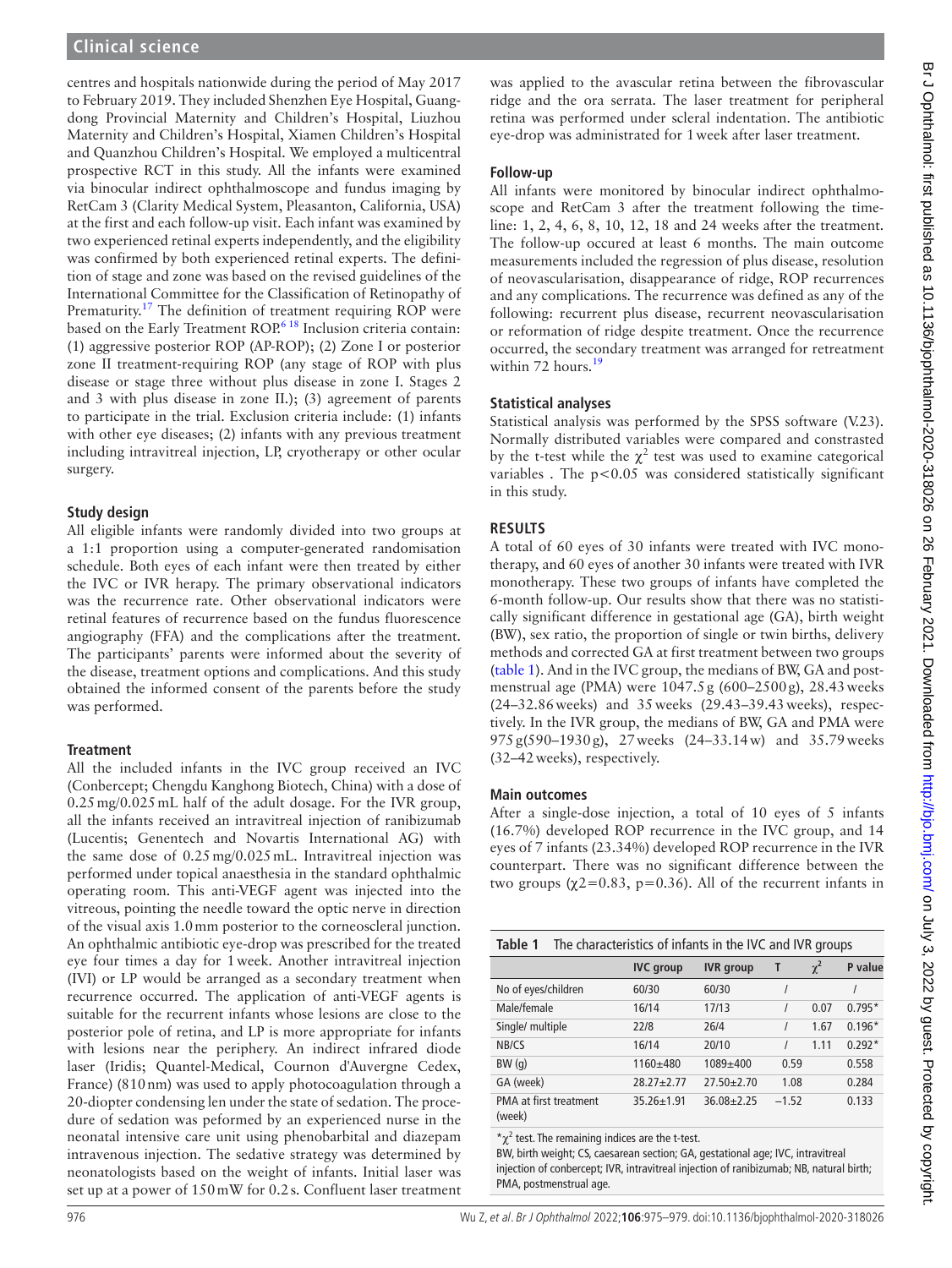

**Figure 1** Fundus images of no recurrence cases. (A–D) fundus images in the IVC group. (E–H) fundus images in the IVR group. (A,E) images before IVI shows plus disease and ridge. (B,F) regression of plus disease and ridge was observed at 1week after treatment. (C,G) onemonth after treatment. (D,H) six months after treatment. No recurrence occurred during the 6 months follow-up. IVC, intravitreal injection of conbercept; IVI, intravitreal injection; IVR, intravitreal injection of ranibizumab.

<span id="page-2-0"></span>the IVC group and five recurrent infants in the IVR group were treated with the LP, and the remaining two recurrent infants in the IVR group were treated with the IVR. For the infants with and without recurrence, we selected a series of representative images to show the results of each examination. figure [1A–H](#page-2-0) shows the fundus images in the IVC and IVR group, respectively, which represented cases without recurrence. [figure](#page-2-1) 2A–J shows the fundus images in the IVC and IVR group, respectively, which represented cases with recurrence.

For the recurrent infants, the PMA at first treatment reached  $34.60\pm3.47$  weeks in the IVC group and  $35.14\pm1.7$  weeks in the IVR counterpart. There was no statistically significant difference in both groups (t=−0.36, p=0.728). The PMA at second treatment in these two groups were  $43.31 \pm 3.85$  and  $43.43 \pm 3.89$ weeks. Likewise, there was no statistically significant difference in both groups ( $t=-0.05$ ,  $p=0.961$ ). The interval of these two treatments in the two groups was  $8.71 \pm 6.62$  and  $8.29 \pm 2.56$ weeks. Again, there was no statistically significant difference in both groups (t= $-0.16$ , p=0.878). Details of the infants were given in the tables [1 and 2](#page-1-0).

We observed the total regression of plus disease and ridge in all recurrent infants after the secondary treatment, and there



**Figure 2** Fundus images of recurrence cases. (A–E) fundus images in the IVC group. (F–J) fundus images in the IVR group. (A,F) Images before IVI shows plus disease and ridge. (B,G) Regression of plus disease and ridge was observed at 1week after treatment. (C, H) aggravated plus disease and ridge was observed during follow-up. (D,I) FFA shows the retinal neovascularisation and fluorescence. (E,J) six months after IVI. No new recurrence was observed after secondary treatment. FFA, fundus fluorescence angiography; IVC, intravitreal injection of conbercept; IVR, intravitreal injection of ranibizumab.

<span id="page-2-1"></span>was no new recurrence occurred during the follow-up period ([figure](#page-2-1) 2A–J).

#### **Features of recurrence based on FFA**

The FFA examination was performed in 5 recurrent infants (10 eyes) before the second treatment. Their vessels in the posterior pole are seen to be tortuous and dilated. There is a wide avascular area in the peripheral retina. The ROP ridge aggravated. The plexiform arteriovenous anastomosis occurred. The branches of peripheral vessels increased, presenting a 'brush-like' change. The vascular blunt, vascular loops and the neovascularisation were observed, accompanied by obvious fluorescence leakage, presenting a 'popcorn-like' change [\(figure](#page-2-1) 2D,I).

#### **Complications**

A total of three eyes (ie, two in the IVC and one in the IVR group) generated complicated cataracts after treatment. No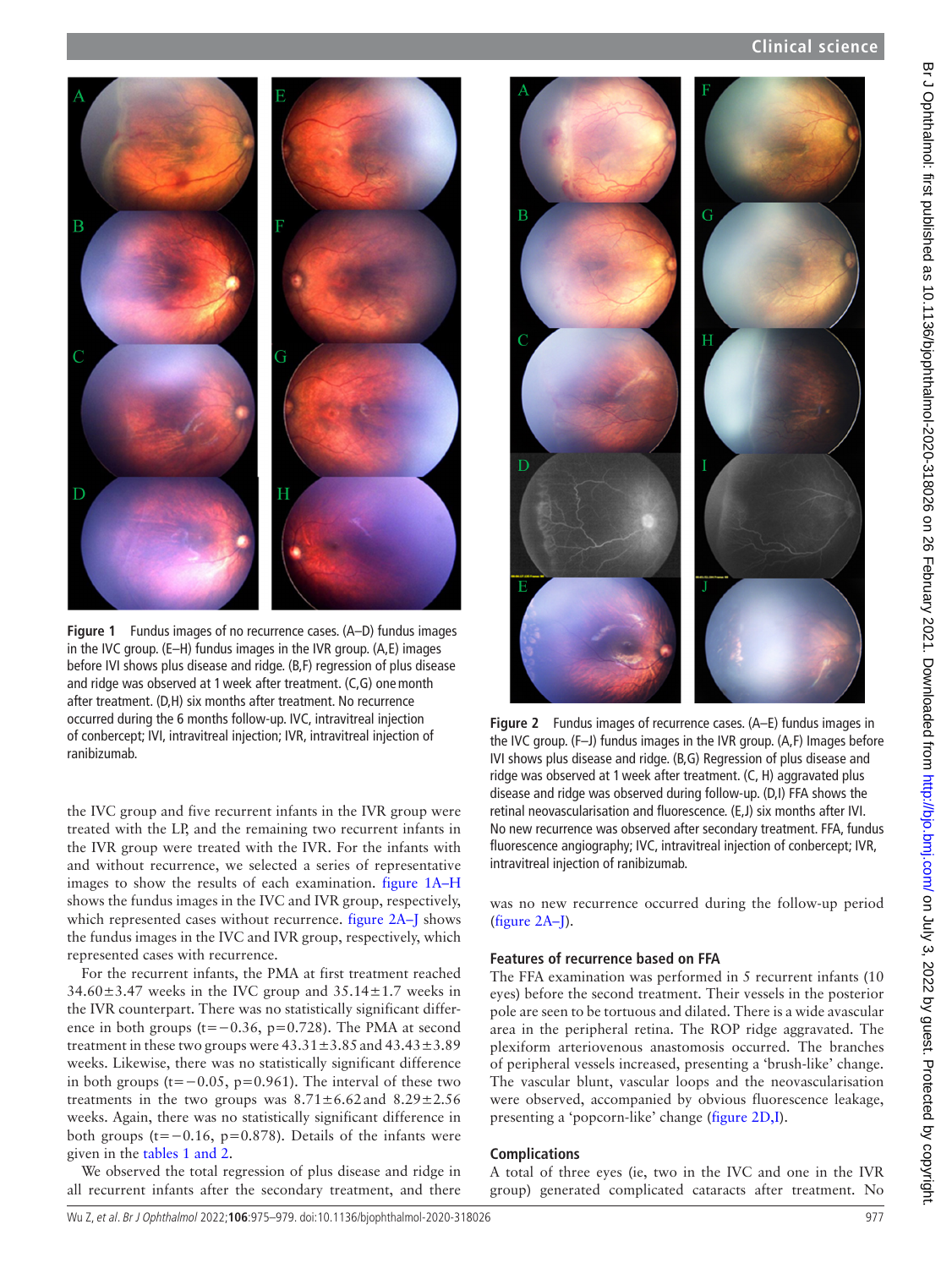| idbie z<br>The primary outcomes or ive group and ivid group |                  |                  |         |          |         |  |  |
|-------------------------------------------------------------|------------------|------------------|---------|----------|---------|--|--|
|                                                             | <b>IVC</b> group | <b>IVR</b> group |         | $\chi^2$ | P value |  |  |
| Recurrent eyes/patient                                      | 10/5             | 14/7             |         | 0.83     | 0.36    |  |  |
| Recurrence rate                                             | 16.67%           | 23.34%           |         |          |         |  |  |
| PMA at initial treatment in<br>recurrent infant (w)         | $34.60 \pm 3.47$ | $35.14 \pm 1.76$ | $-0.36$ |          | 0.728   |  |  |
| PMA at second treatment in<br>recurrent infant (w)          | $43.31 \pm 3.85$ | $43.43 + 3.89$   | $-0.05$ |          | 0.961   |  |  |
| Interval between two<br>treatment(w)                        | $8.71 \pm 6.62$  | $8.29 + 2.56$    | 0.16    |          | 0.878   |  |  |
|                                                             |                  |                  |         |          |         |  |  |

**Table 2** The primary outcomes of IVC group and IVR group

IVC, intravitreal injection of conbercept; IVR, intravitreal injection of ranibizumab; PMA, postmenstrual age.

anterior segment ischemia, pupillary membrane, retinal detachment, endophthalmitis, glaucoma, intraocular haemorrhage or systemic complications related to injection occurred during the follow-up period.

### **DISCUSSION**

The LP is a conventional treatment for ROP.<sup>[6 17](#page-4-6)</sup> The mechanism of LP is known to suppress VEGF by ablating the avascular retina. However, LP shows several limitations, such as ametropia and defection of the visual field.[19](#page-4-7) Compared with LP, anti-VEGF therapy is more convenient to operate and shows no irreversible damage to the retina. It has been regarded as a primary monotherapy for zone I ROP and AP-ROP.<sup>10-12</sup> Recently, anti-VEGF therapy has been increasingly applied in ROP treatment. The conbercept and ranibizumab have been reported and proved to be effective.<sup>4</sup> Previous research has compared the curative effect of IVC and IVR in the treatment of ROP.<sup>[4](#page-4-2)</sup> But most of studies were retrospective, and the sample size is relatively small. This study is the multicentral prospective RCT of conbercept versus ranibizumab for ROP, which might provide insights from a new perspective for clinical ophthalmologists.

The results on the IVC recurrence rate showed great similarities in previous studies. For example, Bai *et al*<sup>16</sup> enrolled 24 patients (48 eyes) who received 0.25mg IVC treatment and a follow-up for more than 6 months. The authors showed that a total of 8 eyes (16.7%) required secondary treatment. In Jin's retrospective study, the recurrence rate was  $15\%$  (3/20) in the IVC group but 53.6% (15/28) in the IVR counterpart.<sup>[4](#page-4-2)</sup> In our study, the recurrence rate of IVC is 16.7% (10/60). Recurrent ROP was treated by LP and obtained regression. This conclusion generally agrees with those in previous studies.

Conbercept, as a new anti-VEGF agent, is a fusion protein which combines the second Ig-like domain of VEGFR-1 and the third and fourth Ig-like domains of VEGFR-2 to the Fc portion of human IgG1. Thus, it has the characteristics of multiple targets, stronger affinity (such as VEGF-A, VEGF-B, VEGF-C and PIGF), and the ability to inhibit neovascularisation.<sup>20-24</sup> Domain 4 of the conbercept can reduce positive charge, reduce adhesion of extracellular matrix, optimise pharmacokinetics and make it have stronger affinity and longer half-life.<sup>[21](#page-4-10)</sup> The use of conbercept for ROP has been reported.<sup>16 25 26</sup> Cheng *et al*<sup>26</sup> used a lower dose (0.15mg/0.015mL) of conbercept for ROP, and the recurrence rate was reported to be 15.8%. This suggested that a low dose of conbercept was also effective in ROP, which might reduce the potential systemic risks.

However, the IVR recurrence rate varied greatly from 0% to more than 80% in previous retrospective studies. Ranibizumab is a specific, recombinant, humanised monoclonal antibody with high binding affinity for VEGF-A, rendering the VEGF inactive.

As for the different results of different studies, we consider that the different inclusion criteria with various researches, the subjectivity of different experts in diagnosis, recurrence definition, timing of operation and follow-up schedules may cause the diversity simultaneously. In this study, there is no significant statistical difference in the recurrence rate between the IVC and IVR groups. More importantly, this was a prospective RCT of conbercept vs ranibizumab with a relatively high level of evidence. Our inclusion criteria and intervention are more unified, and the evaluation of these two therapies is more objective and accurate.

For the timing of recurrence, previous research reported the time of 4–8 weeks after IVR or approximately 41–42 weeks' PMA.<sup>27-29</sup> In Lyu's study, the recurrence of ROP occurred in 32 (64%) of 50 eyes at  $7.9 \pm 2.7$  weeks after IVR, and the major recurrence risk period was from 2.5 to 12.0 weeks after IVR, with its risk peak at 8 weeks. In our study, however, the interval of ROP in the IVC and IVR group reached  $8.71 \pm 6.62$  weeks and 8.29 $\pm$ 2.56 weeks, respectively. A total of 91.67% (22/24) recurrence occurred within 12 weeks after IVC or IVR. Based on our study and previous reports, a close follow-up in the first 12 weeks after treatment is indispensable for timely identification of ROP recurrence. However, the one infant in the IVR group in this studiy had a long interval (20.28 weeks) between two treatments with an earlier GA and initial treatment time. As a result, a longer follow-up should be arranged for such infants with late recurrence in case of misdiagnosis. According to previous studies and the results of this study,<sup>30</sup> a follow-up longer than 24 weeks after IVI would be better for management of ROP recurrence. The optimal follow-up time, if available, still needs to be further verified by long-term follow-ups with a larger sample size. In this study, half of the infants with recurrence were diagnosed with AP-ROP. This suggests that infants with severe disease are more likely to be recurrent. Although some cases of recurrence occurred, most of them were well controlled after the second treatment.<sup>[16](#page-4-8)</sup>

The FFA, as an adjunct to indirect ophthalmoscope, is an important technique to identify the vascular changes of ROP.<sup>3132</sup> In this study, FFA was performed on certain infants with recurrence before secondary treatment, as this technology distinctly showed the vascular abnormalities, such as vascular blunt, loops and dilatation, and leakage. The leakage is a significant feature suggesting neovascularisation, which provides a convincing evidence for recurrence. Compared with direct observation, FFA is more sensitive for demarcation between vascular and avascular areas. After IVI treatment, we observed that retinal blood vessels could continue to develop to zone III, but not all infants' vessels could reach the ora serrata. The effects of the avascular areas remain unknown. How to deal with the avascular area after IVI treatment is still debatable, and thus long-tern observation and supplementing FFA are required. Owing to the limitation of equipment in certain centres, FFA was employed only in 5 infants (10 eyes) in this study.

Complicated cataract occurred in three eyes, characterised by a single localised punctate opacity on peripheral lens. This complication might be iatrogenic damage caused by the fact that the needle touched the lens during the surgery, indicating that sufficient topic anaesthesia should be undergone before the treatment. Surgical light and eyeball fixation should be ensured during the operation. The 1–1.5mm posterior to the corneal limbus should be the entry point. The needle should be oriented towards the centre of the eyeball to reduce the risk of iatrogenic injury. For these infants who have developed cataracts, the opacity may not affect visual development because of the peripheral location, but more future observation is necessary.